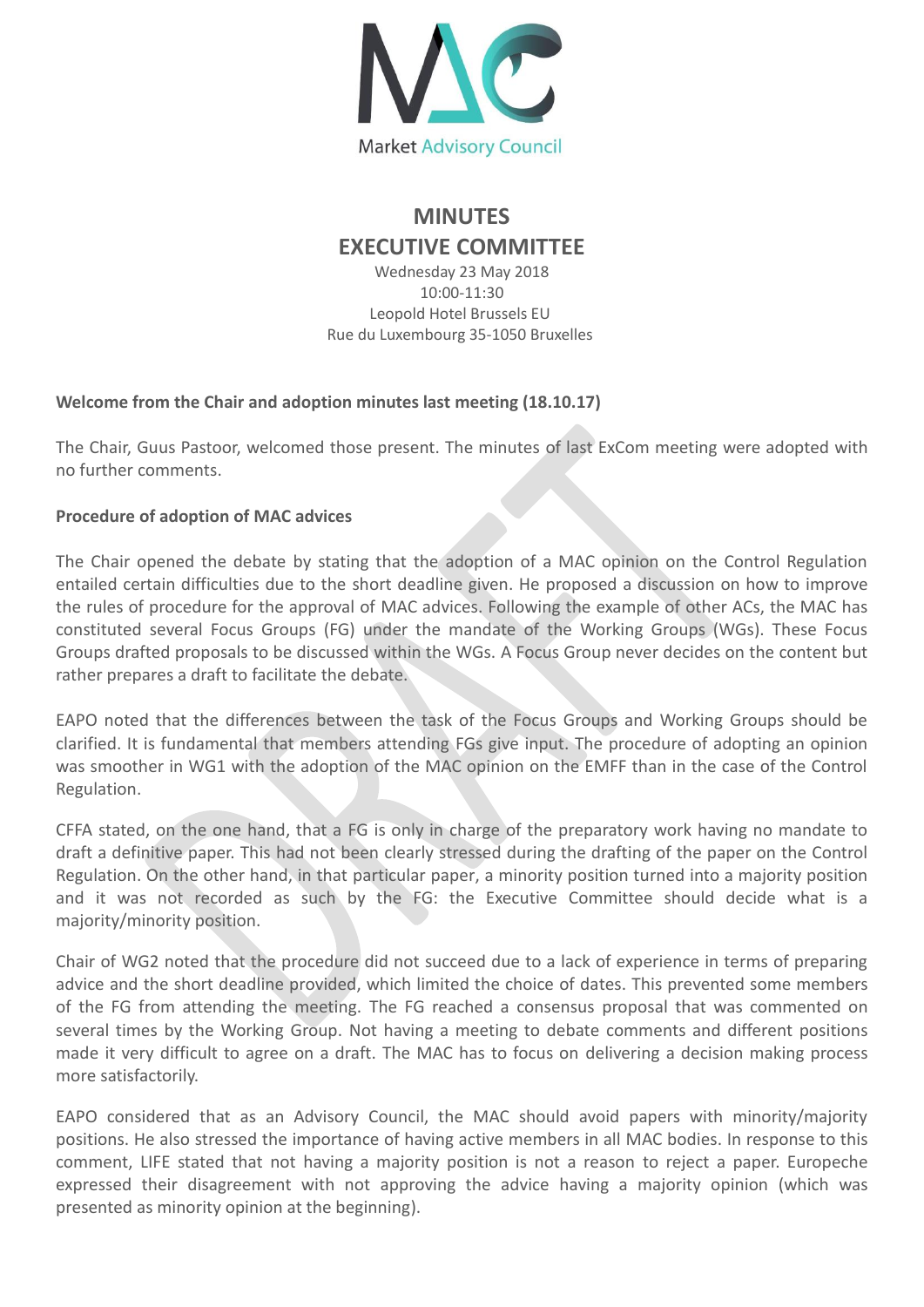

With regards to the process itself and the Rules of Procedure, it was decided that Article 13 will be substituted by article 2, ANNEX III of the CFP Regulation "*The members of the executive committee shall, where possible, adopt recommendations by consensus. If no consensus can be reached, dissenting opinions expressed by members shall be recorded in the recommendations adopted by the majority of the members present and voting.* ». Articles 12, 14, 15 and 16 will be deleted. If a paper drafted by a FG and endorsed by the WG is not approved by the Executive Committee, the ExCom needs to decide on how to proceed with the draft.

#### **MAC performance**

- *update financial situation*

The Secretariat gave an overview of the state of the accounts and the expenditures incurred.

- *- update membership list*
- *- overview advice approved and advice to be set up*
- *- dates next meetings*

Members were informed on these items. No further comments were made.

Members expressed their concerns regarding the COM's Expert Group for Markets and Trade in Fishery and Aquaculture Products as it may undermine the role of the MAC. Should the difference be that MS can attend the expert group, they are also welcome to attend the MAC meetings.

EMPA informed that AAC had a joint meeting with the Expert Group of MS in aquaculture and suggested that MAC could explore that possibility as well.

The Chair proposed to write a letter to COM asking them to align the work of both bodies and have a joint meeting.

#### **Update Brexit meeting 13 April**

The Chair gave a briefing on the meeting held in The Hague on the 13 of April, organised by the PELAC. The meeting aimed at discussing how the ACs will be affected in a post-Brexit scenario. Some of the most affected ACs will come up with proposals. The next meeting will take place in November organised by the LDAC. The MAC should have a position on the matter by November.

LIFE considered necessary to invite UK organisations to meetings regarding issues that affect them such as markets or access rights.

EMPA requested a pie chart with the consequences in the membership.

The Chair informed that during the meeting the COM stated they would prepare a paper on this matter which would potentially clarify several questions raised by members.

EAPO requested to have this issue added on the agenda of the next ExCom meeting (5 September) in order to discuss a proper input of the MAC for November.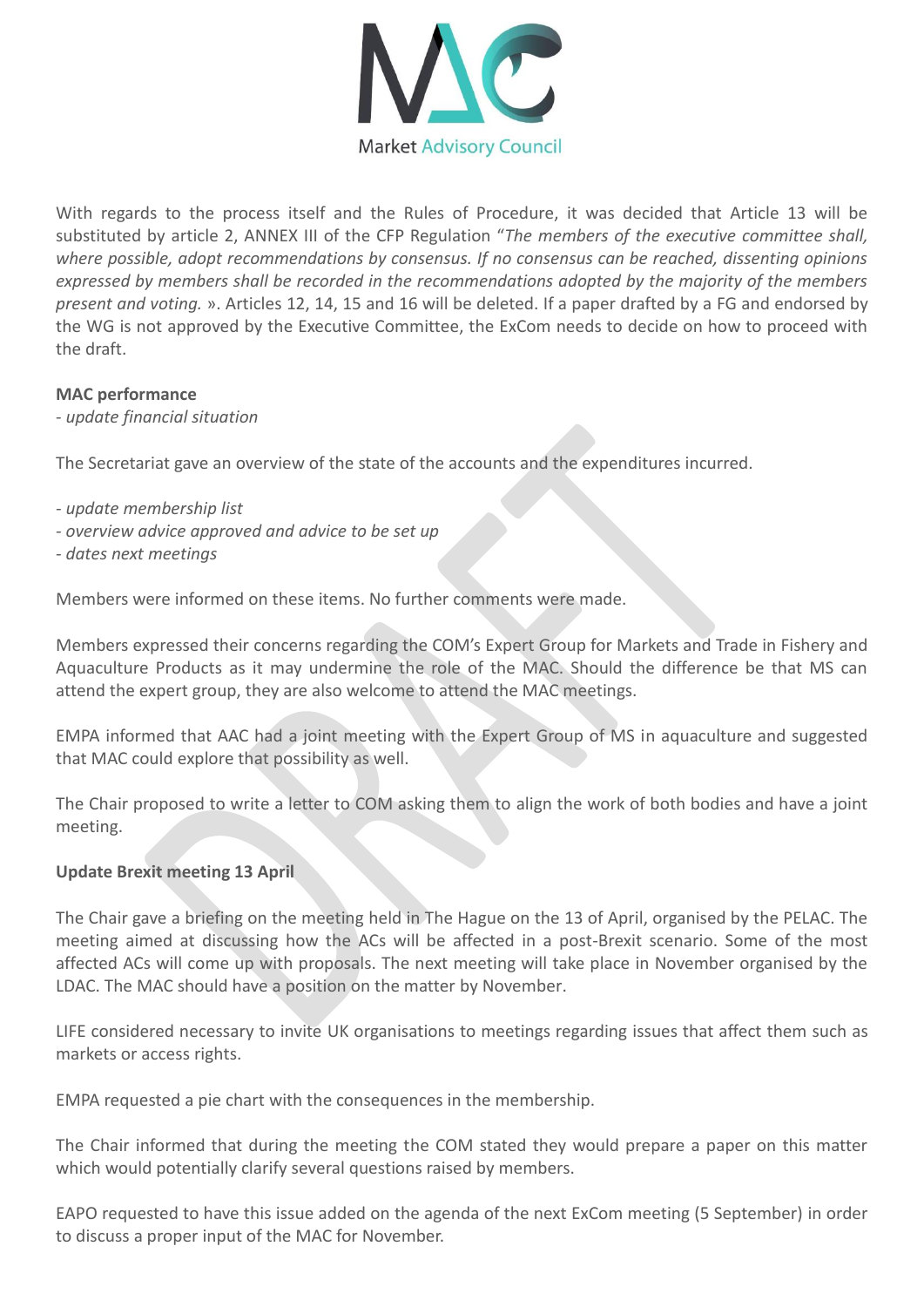

The LDAC, present at the meeting, informed that the next Brexit meeting will take place in Madrid. The ACs will look at the outcomes of the PELAC questionnaire, at the paper prepared by the NWWAC on the possible scenarios and look at all possibilities of a post Brexit scenario. The discussion will go beyond administrative issues.

#### **End of the meeting**